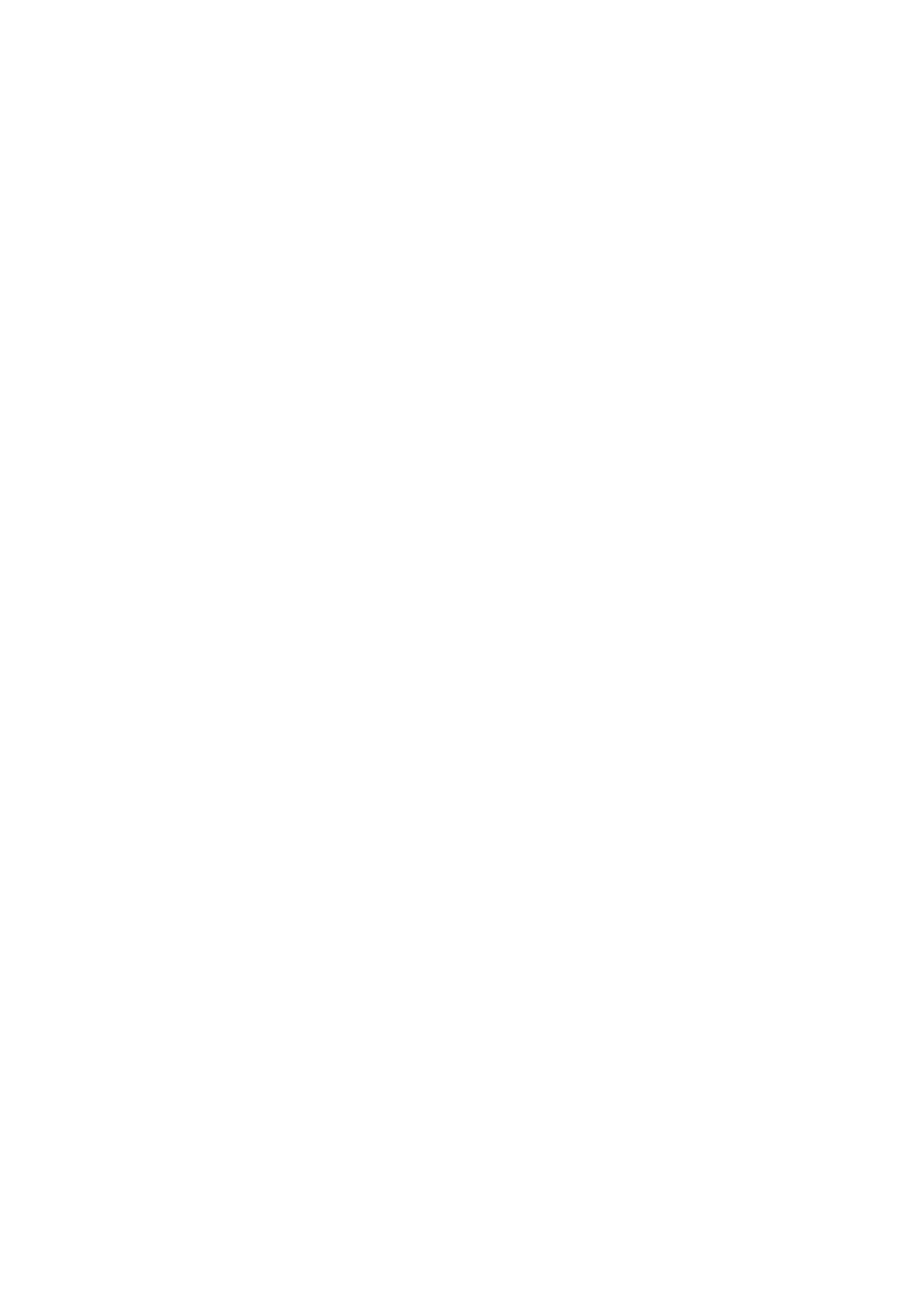## **Contents**

| $\mathbf{1}$   |      |                                                             |  |  |  |  |  |
|----------------|------|-------------------------------------------------------------|--|--|--|--|--|
| $\overline{2}$ |      |                                                             |  |  |  |  |  |
| 3              |      |                                                             |  |  |  |  |  |
| 4              |      |                                                             |  |  |  |  |  |
| 5              |      |                                                             |  |  |  |  |  |
|                | 5.1  | STEP 1 NOTIFICATION OF THE END OF MATERNITY OR ADOPTION     |  |  |  |  |  |
|                | 5.2  |                                                             |  |  |  |  |  |
|                | 5.3  | SHARED PARENTAL LEAVE SCHEMES AND PAY ENTITLEMENTS  8       |  |  |  |  |  |
|                | 5.4  |                                                             |  |  |  |  |  |
|                | 5.5  |                                                             |  |  |  |  |  |
| 6              |      | RESPONDING TO A REQUEST FOR SHARED PARENTAL LEAVE  10       |  |  |  |  |  |
| $\overline{7}$ |      |                                                             |  |  |  |  |  |
| 8              |      |                                                             |  |  |  |  |  |
| 9              |      | KEEPING IN TOUCH DURING YOUR SHARED PARENTAL LEAVE PERIOD - |  |  |  |  |  |
| 10             |      | RETURNING TO WORK FOLLOWING SHARED PARENTAL LEAVE  12       |  |  |  |  |  |
| 11             |      |                                                             |  |  |  |  |  |
| 12             |      |                                                             |  |  |  |  |  |
|                | 12.1 |                                                             |  |  |  |  |  |
|                | 12.2 |                                                             |  |  |  |  |  |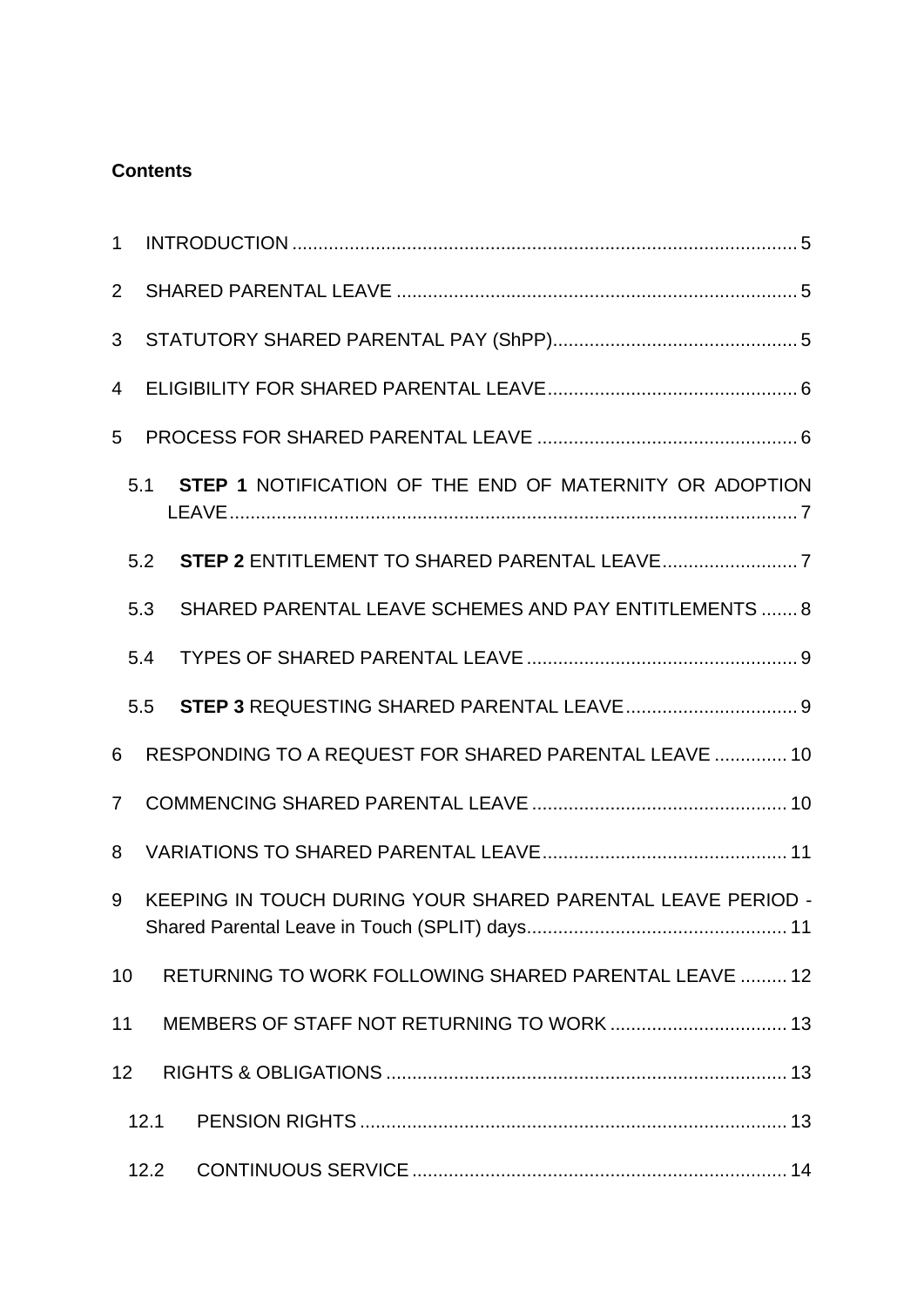| 14 MEMBERS OF STAFF FUNDED BY EXTERNAL INCOME  14 |  |
|---------------------------------------------------|--|
|                                                   |  |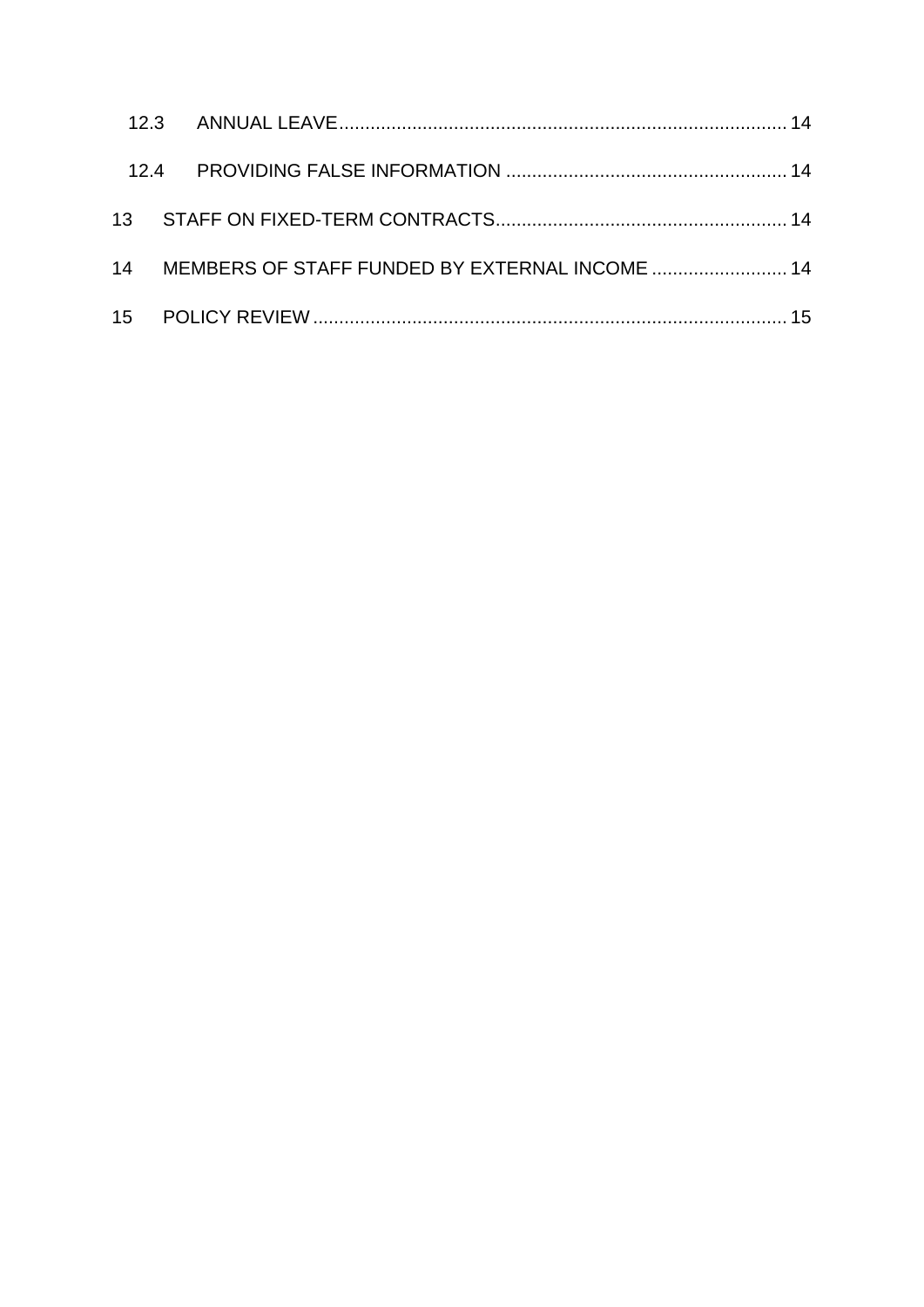## <span id="page-4-0"></span>**1 INTRODUCTION**

The University is fully committed to helping working parents balance the needs of work and family life, and appreciates the importance of providing greater choice for parents in how they arrange parental care during the first year of a child's life or following their adoption.

Shared Parental Leave (SPL) is aimed at giving all eligible parents flexibility over how they share childcare during the first year of the child's life/placement.

## <span id="page-4-1"></span>**2 SHARED PARENTAL LEAVE**

Shared Parental Leave (SPL) provides eligible parents with more options (beyond traditional maternity/adoption/paternity leave) when considering how to care for, and bond with, their new child. It allows parents to equally share the care of their child during the first year of birth or adoption. Using Shared Parental Leave, both parents can take leave at the same time or they may wish to alternate between periods of leave and periods of work.

The amount of SPL available depends on when the mother/primary adopter ends their maternity/adoption entitlements. Any remaining entitlement to maternity/adoption leave is converted into SPL and can be shared between the two eligible parents. The partner of the mother/primary adopter can take SPL whilst the mother/primary adopter is still on maternity or adoption leave if they wish, providing the mother/adopter has given proper notice to end their entitlement to maternity/ adoption leave.

You can request your SPL in continuous or discontinuous blocks and can submit up to a maximum of 3 notifications (to state when and how you wish to take your leave).

Shared Parental Leave should not be confused with unpaid Parental Leave.

If you are considering taking SPL you are encouraged to contact your line manager to arrange an informal discussion as early as possible to discuss your potential entitlement, to talk about your plans and to enable the University to provide as much support as possible.

## <span id="page-4-2"></span>**3 STATUTORY SHARED PARENTAL PAY (ShPP)**

If you are eligible you may be entitled to receive up to 37 weeks Statutory Shared Parental Pay (ShPP) whilst taking SPL, depending on how much maternity/adoption pay or maternity allowance the mother/primary adopter has already received at the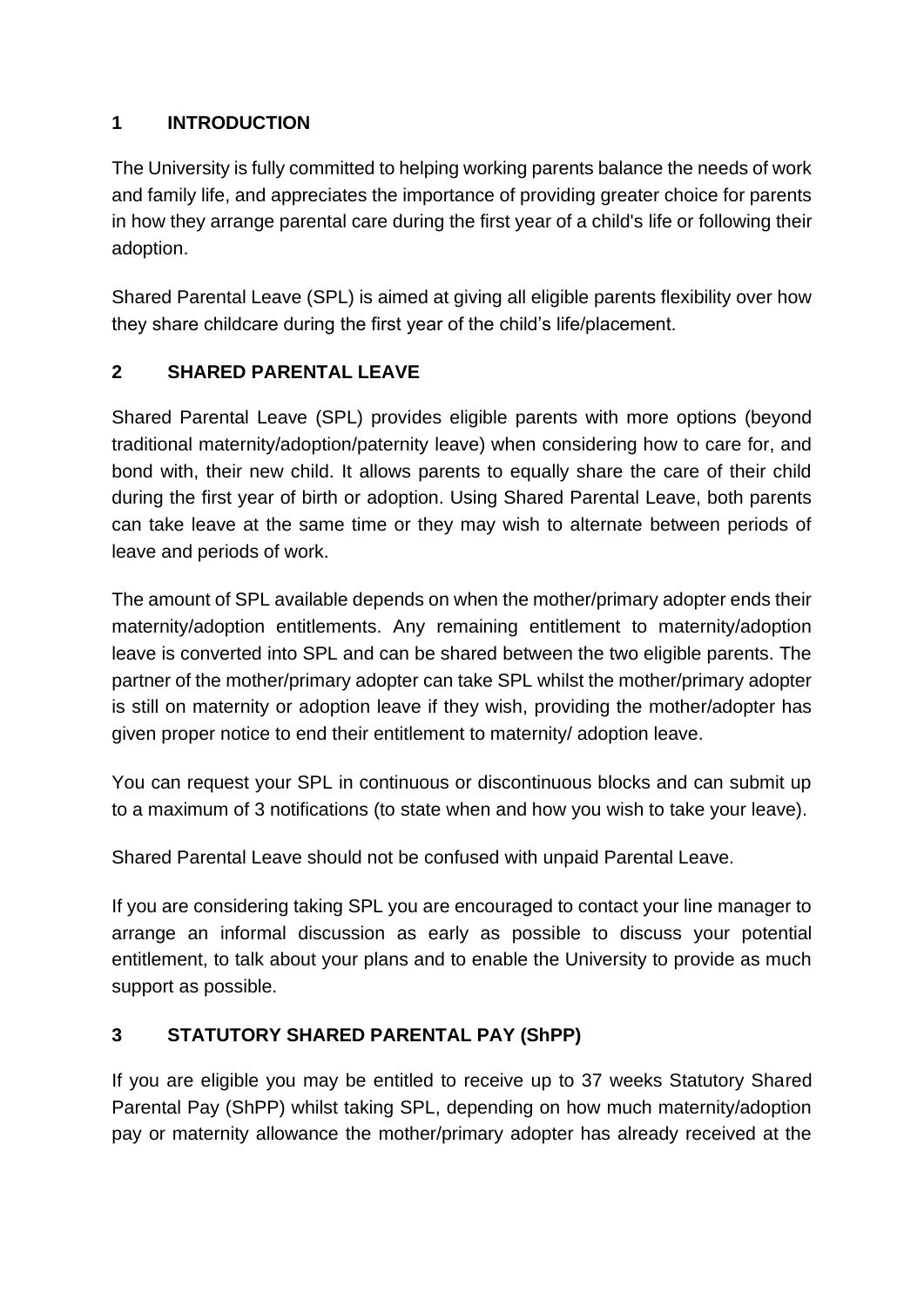point they choose to end their maternity/adoption leave (i.e. the remaining balance converts into an ShPP entitlement).

ShPP is paid at the statutory rate as set by the Government for the relevant tax year, or 90% of your average weekly earnings if this is lower than the rate set by the Government.

#### <span id="page-5-0"></span>**4 ELIGIBILITY FOR SHARED PARENTAL LEAVE**

SPL can only be used by two people:

- The mother/primary adopter **and**
- One of the following:
	- o the father of the child (in the case of birth) or
	- o the spouse, civil partner or partner of the child's mother/primary adopter.

Both parents must share the main responsibility for the care of the child at the time of the birth/placement for adoption.

Additionally, if you are seeking to take SPL, you must satisfy each of the following criteria:

- the mother/primary adopter must be/have been entitled to statutory maternity/adoption leave or statutory maternity/adoption pay or maternity allowance and must have ended or given notice to end maternity/adoption entitlements;
- you must still be working for the University at the start of each period of SPL;
- your partner (if not also a Bangor University staff member) must meet the 'employment and earnings test' requiring them, in the 66 weeks leading up to the baby's expected due date/matching date, must have worked for at least 26 weeks and earned an average of £30 in any 13 of those weeks.
- you must correctly notify the University of your entitlement

## <span id="page-5-1"></span>**5 PROCESS FOR SHARED PARENTAL LEAVE**

Flowcharts outlining the process for each parent can be found [here.](https://www.bangor.ac.uk/humanresources/family.php.en) They include which forms should be completed in each circumstance.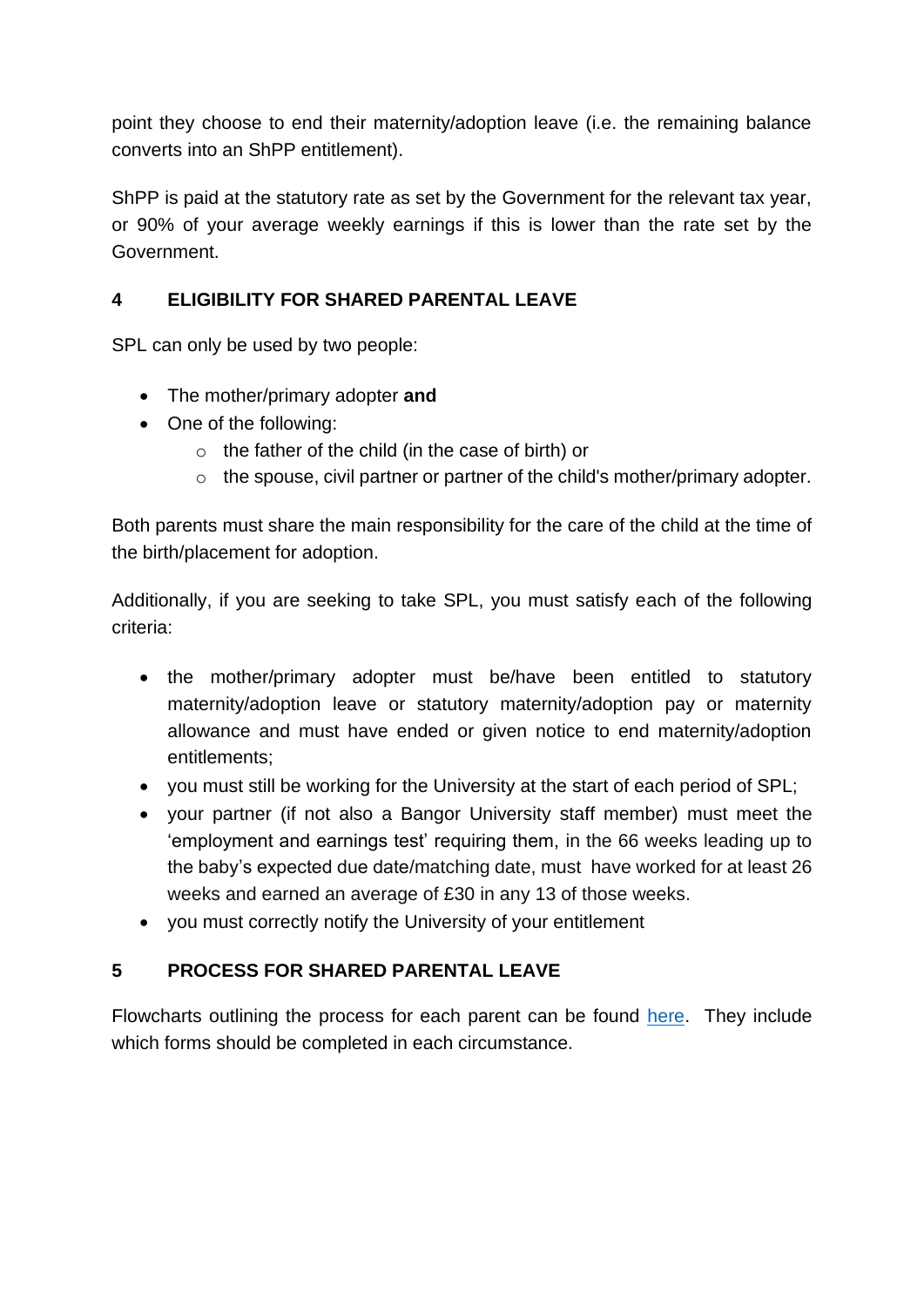## <span id="page-6-0"></span>5.1 **STEP 1** NOTIFICATION OF THE END OF MATERNITY OR ADOPTION LEAVE

The option for Shared Parental Leave is created when a mother/primary adopter either:

• Brings forward the end date of their maternity/ adoption leave (i.e. reduces it to less than 52 weeks)

or, in cases where they are not entitled to maternity/adoption leave;

• They bring forward the end date of their statutory maternity/adoption pay period (i.e. reduce it to less than 39 weeks).

This can be done by:

• Giving written notice to their employer to end their maternity/ adoption leave on a specified date

Once a mother/primary adopter has done this, then they and their partner can declare an entitlement to Shared Parental Leave to their employers (assuming both are eligible).

If the mother/primary adopter is an employee of the University, they can give notice to end their maternity/adoption leave by completing Form 1 (Ending of Maternity Adoption Leave to take up Shared Parental Leave).

#### 5.2 **STEP 2** ENTITLEMENT TO SHARED PARENTAL LEAVE

<span id="page-6-1"></span>You must provide the University with a correct notification of your entitlement and intention to take SPL (and Shared Parental Pay where applicable). This must be at least eight weeks before you intend to take SPL. You will need to complete either:

- Form 2: Notification of Intention to take of Shared Parental Leave (Mother/Primary Adopter); or
- Form 4: Notification of Intention to take of Shared Parental Leave (Partner of Mother/Primary Adopter)

Where both parents are employees of the University, both individuals must submit both notifications. You should return this form to HR and send a copy to your line manager.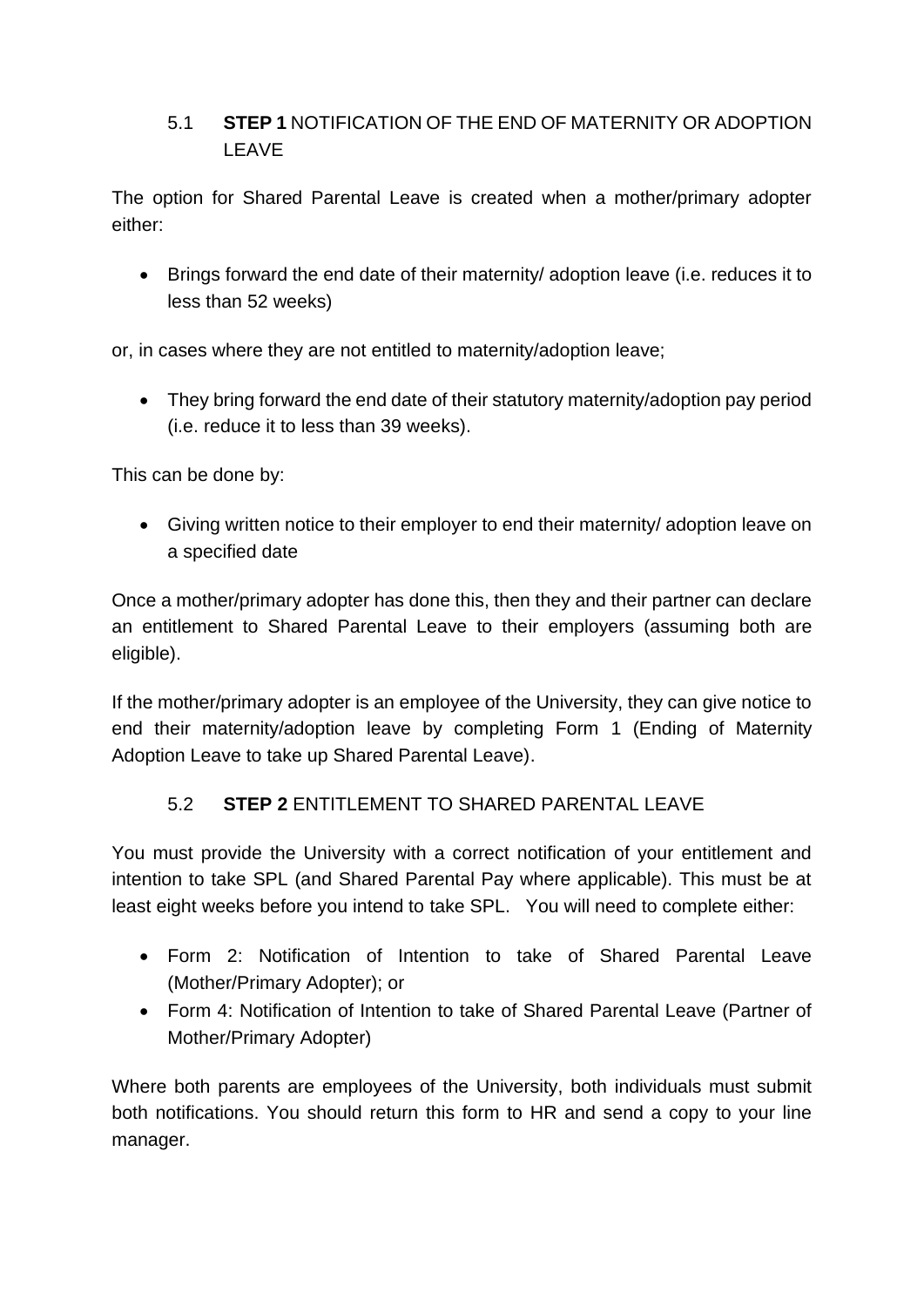The notification requires you to provided proposed dates of when you are considering taking your leave; however this is not automatically binding at this point and will not be treated as a request to book leave.

Upon receiving your form, your line manager should hold an early discussion with you around your leave intentions and how you wish to use your SPL entitlement.

Once the mother/primary adopter has given notice to end maternity/adoption leave and each parent has informed their employer of their entitlement to take SPL then the notice to end maternity leave is binding and can only be withdrawn in exceptional circumstances.

If you are the mother/primary adopter and an employee of the University, and you do not wish to take a period/ periods of Shared Parental Leave, but your partner does, you will need to complete Form 3 (Notice confirming that Partner is taking Shared Parental Leave (SPL) but you (Mother Primary Adopter) are not.

<span id="page-7-0"></span>5.3 SHARED PARENTAL LEAVE SCHEMES AND PAY ENTITLEMENTS

| Type of<br><b>Scheme</b>         | <b>Entitlement/Pay</b>                                                                                                                              |
|----------------------------------|-----------------------------------------------------------------------------------------------------------------------------------------------------|
| University<br>Shared<br>Parental | • 8 weeks full pay (at your normal weekly rate). This includes compulsory<br>2 week maternity/ adoption leave period;                               |
|                                  | $\cdot$ + 18 weeks at half pay (half your normal weekly rate) + Statutory Shared<br>Parental Pay, or 90% of our normal weekly rate if this is less. |
| Leave<br>Scheme                  | $\cdot$ + 13 weeks at the statutory rate, or 90% if this is less.                                                                                   |
|                                  | $\cdot$ + 13 weeks unpaid leave.                                                                                                                    |

Note - Average weekly earnings will be calculated in accordance with the statutory shared parental pay regulations that may apply at that time.

Any weeks which have been paid as maternity/adoption leave, will be deducted from the available weeks of Shared Parental Leave entitlement.

For example, if a mother/primary adopter ends maternity/adoption leave after 8 weeks, there are 44 weeks of SPL available and/or 31 weeks of Statutory SPL available. If the other parent is the Bangor University employee and was to take SPL leave after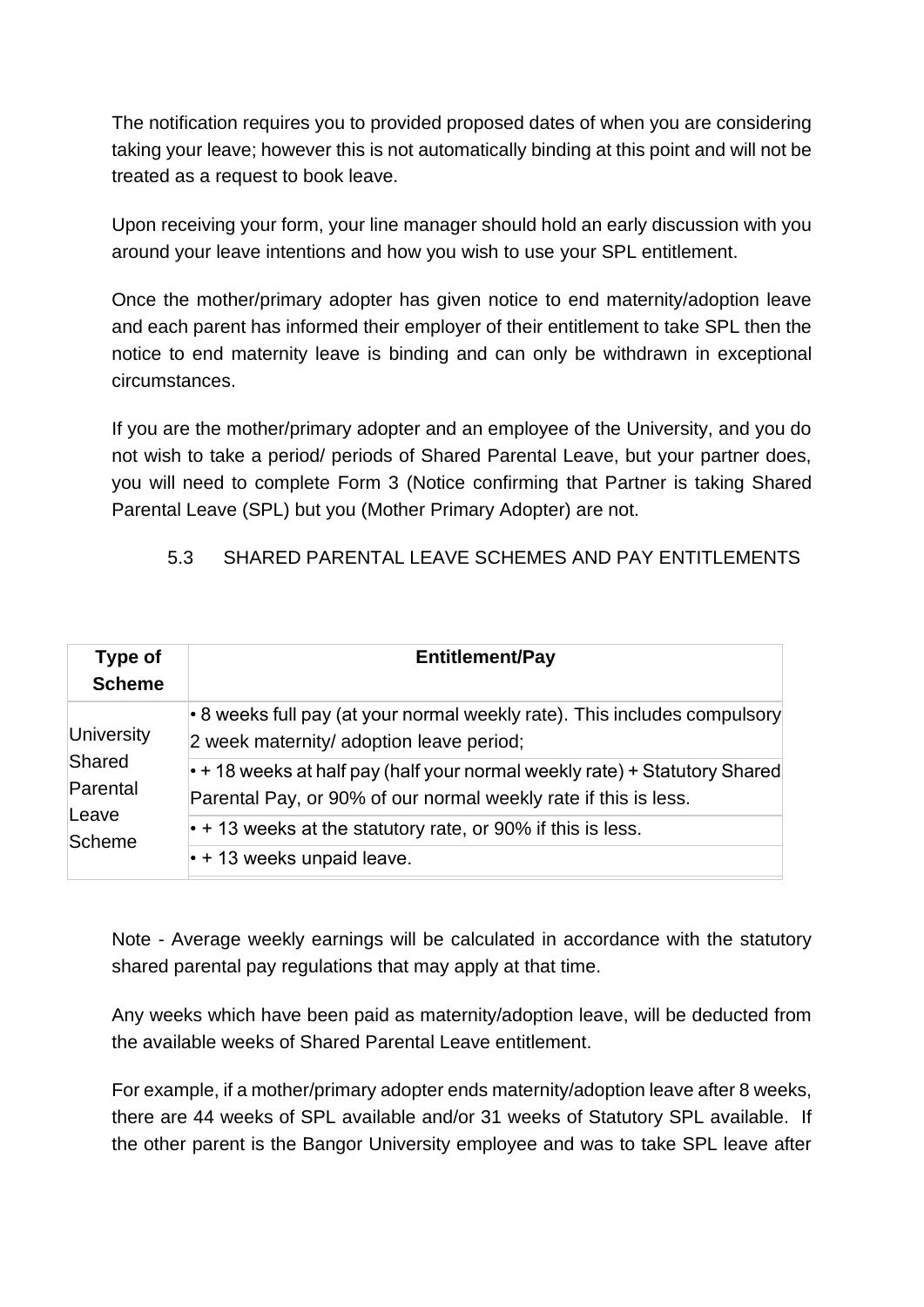these initial 8 weeks, he/she would receive half pay (half your normal weekly rate) + Statutory Shared Parental Pay, or 90% of our normal weekly rate if this is less.

#### 5.4 TYPES OF SHARED PARENTAL LEAVE

<span id="page-8-0"></span>a) Continuous leave - A single continuous period of unbroken leave.

A continuous leave notification must be accepted by your line manager.

b) Discontinuous leave - multiple periods of leave over a period of time where the employee intends to return to work between each period of leave.

You may request to take discontinuous periods of leave. Requests for discontinuous periods of leave will be considered on a case by case basis by your line manager taking into considering the business needs of the section/department.

For discontinuous periods of leave, the University may:

- Consent to the periods requested;
- Propose alternative dates for leave requested;
- Decline requests.

If the periods of discontinuous leave are declined you may either:

- Withdraw the notice;
- Elect to take the amount of leave requested in the notice as one continuous period of SPL, starting no earlier than 8 weeks from the date of the notice.

Agreeing to one request will not set a precedent or create the right for another employee to be granted a similar pattern of SPL.

#### 5.5 **STEP 3** REQUESTING SHARED PARENTAL LEAVE

<span id="page-8-1"></span>Providing you have already declared your entitlement, you can formally request a period of SPL by submitting Form 5 - Request to Book (or Vary) Shared Parental Leave (SPL) - to HR with a copy to your line manager at least eight weeks before the date on which you wish your leave to start.

You have the right to submit up to three requests, specifying leave periods you wish to take. Each request may be for:

- a) A single continuous period of unbroken leave; or
- b) Discontinuous leave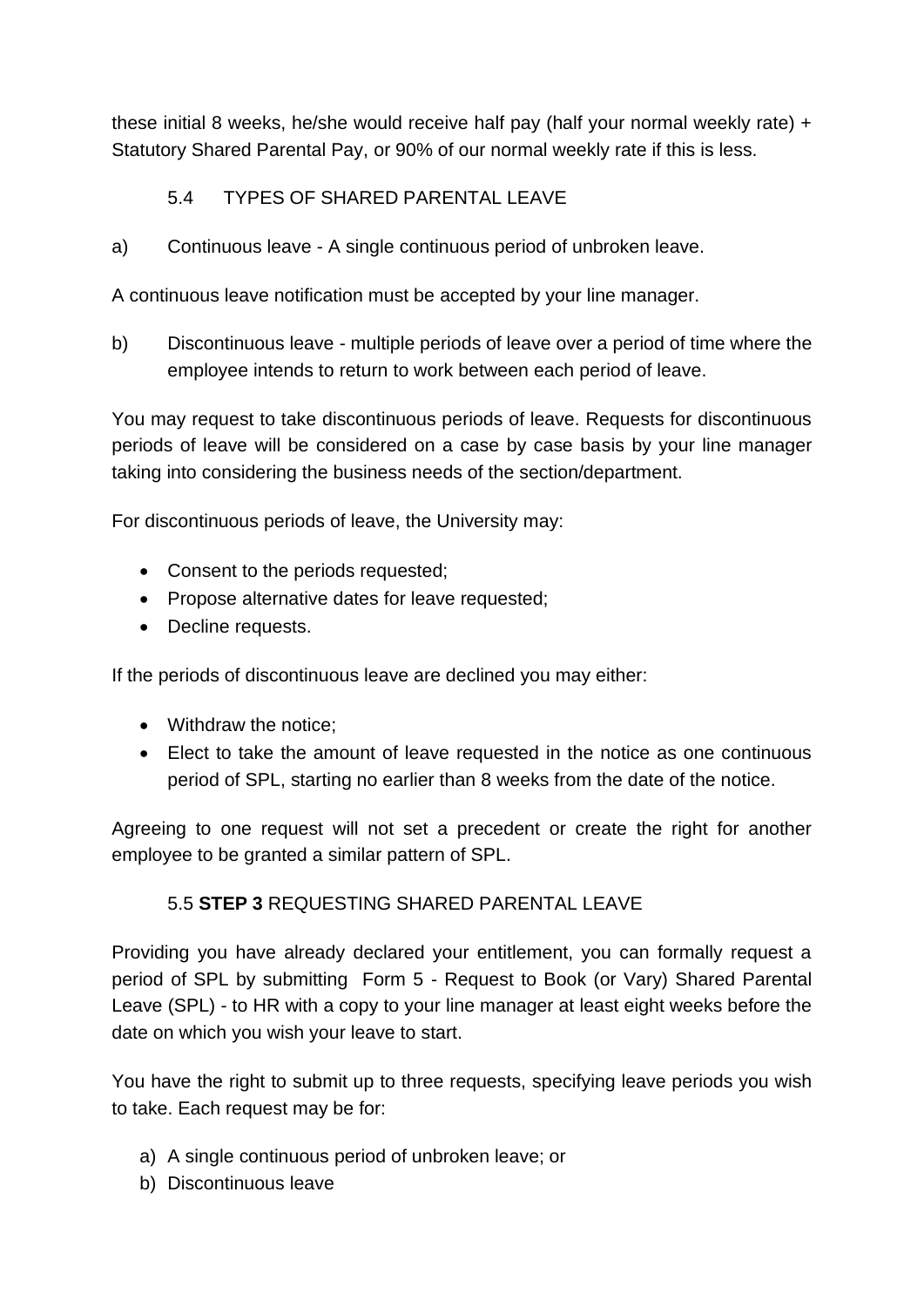SPL can only be taken in complete weeks but may begin on any day of the week. For example, if a week of SPL began on a Tuesday it would finish on a Monday.

#### <span id="page-9-0"></span>**6 RESPONDING TO A REQUEST FOR SHARED PARENTAL LEAVE**

Before a decision is made, your line manager should consider whether an informal meeting is required to discuss a request as per the following guide:

- Where the notice is for a single period of continuous leave then a meeting may not be necessary especially if the request has already been discussed.
- Where the request is for discontinuous leave which can, without further discussion, be approved then a meeting similarly may not be necessary.
- Where the request is for discontinuous leave and there are concerns over accommodating the request, a meeting is necessary.

The purpose of any informal meeting is to discuss in detail the leave proposed and what will happen while you are away from work. Where it is a request for discontinuous leave the discussion should also focus on how the leave proposal could be agreed, whether you would agree to a modified arrangement, what options are open to you and what the outcome may be if no agreement is reached.

## <span id="page-9-1"></span>**7 COMMENCING SHARED PARENTAL LEAVE**

SPL can commence as follows:

- A mother can take SPL after she has taken the compulsory two weeks of maternity leave immediately following the birth of the child.
- An adopter can take SPL after taking at least two weeks adoption leave.
- A father/partner/spouse can take SPL immediately following the birth/placement of the child, but must be aware that in doing so they are choosing to forego any right to take statutory paternity leave (as they will not have taken any at that point and can't take any at a later date).

When a mother/primary adopter has given notice to end their maternity/adoption entitlement then their partner can take Shared Parental Leave at the same time as them (i.e. while they are still using their maternity/adoption entitlements).

SPL will generally commence on your chosen start date, the date specified in your application request, or in any subsequent variation notice.

SPL must end no later than one year after the birth/placement of the child. Any SPL not taken by the first birthday or first anniversary of placement for adoption is lost.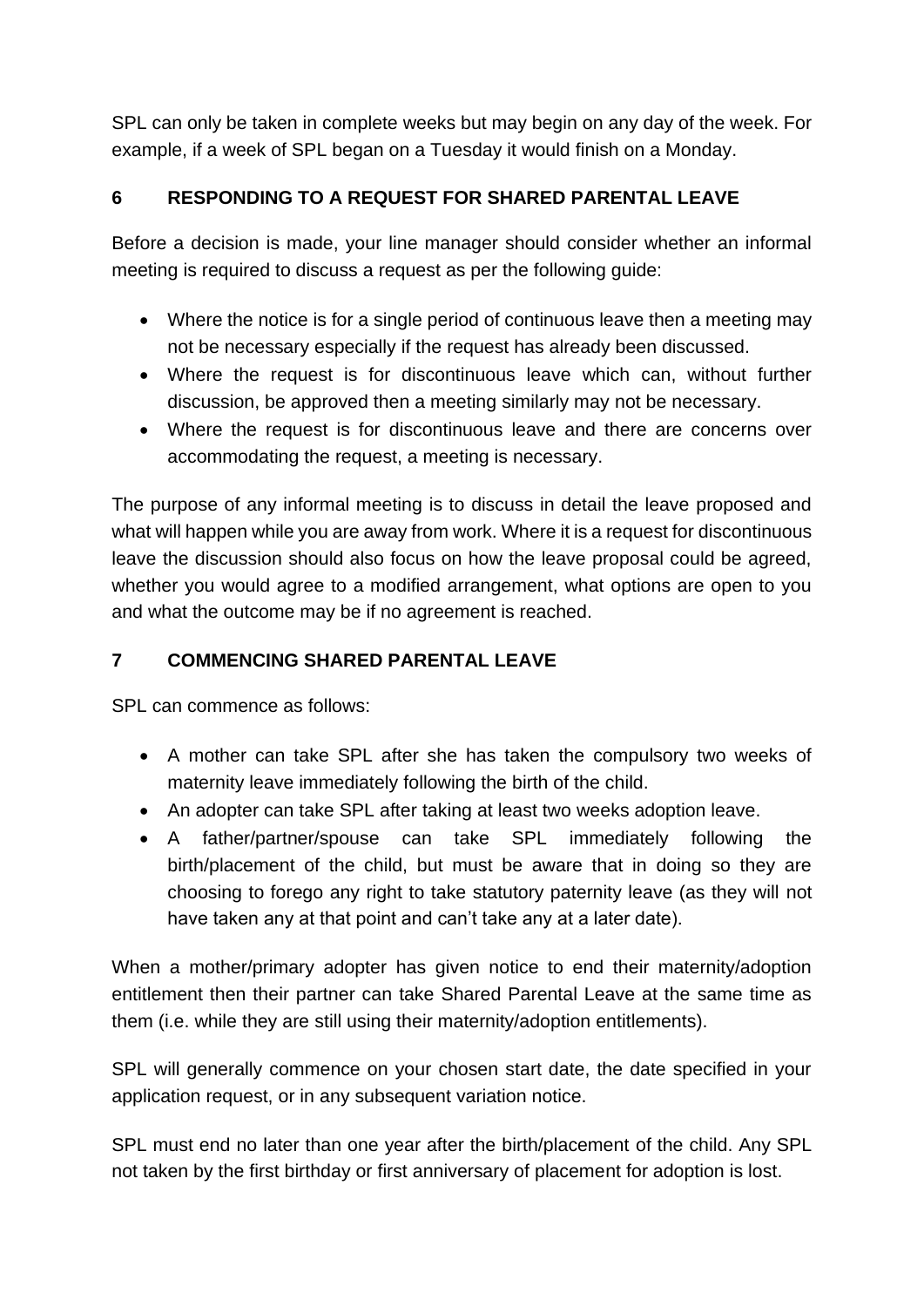## <span id="page-10-0"></span>**8 VARIATIONS TO SHARED PARENTAL LEAVE**

You are permitted up to 3 variation notices, these being the original notice and a further 2 variations.

Notices which are withdrawn or varied as a result of the child being born or placed earlier or later than expected, or as a result of the University requesting a change (and the employee being agreeable to the change), will be disregarded.

To vary a period of SPL, at least eight weeks' notice must be provided, (effective from either the original start/end date, or the new date, whichever falls first), to:

- a) Change the date of a period of SPL,
- b) cancel or withdraw notification,
- c) change the leave request from a single period of leave to a discontinuous period (or vice versa) or,
- d) vary the amount of leave requested.

If insufficient notice is provided the University does not have to accept the notice if it cannot reasonably accommodate the requested changes, the University may require you to start the next period of SPL on its expected start date, ending no later than the end date on which this period of SPL was due to end or 8 weeks after the University is informed of the change in circumstances, whichever is the earlier.

#### <span id="page-10-1"></span>**9 KEEPING IN TOUCH DURING YOUR SHARED PARENTAL LEAVE PERIOD - Shared Parental Leave in Touch (SPLIT) days**

During your shared parental leave period, you and your line manager should make reasonable contact with each other. The frequency and mode of communication should be agreed between you both prior to the commencement of your leave. If you wish to be kept updated on certain matters or developments whilst on shared parental leave, this again should be discussed and agreed before your leave commences.

Shared Parental Leave in Touch (SPLIT) days - On agreement with your line manager, you may work up to a maximum of 20 days during your shared parental leave period, known as 'Shared Parental Leave in Touch' (SPLIT) days. These days may be taken at any stage during your shared parental leave. Keeping in touch days should be mutually agreed – you are not required to undertake such days, and the University is not obliged to agree to them.

Where SPLIT days are taken normal daily rates of pay will apply, this will not equal a day off in lieu. During the period of full shared parental leave pay no additional payment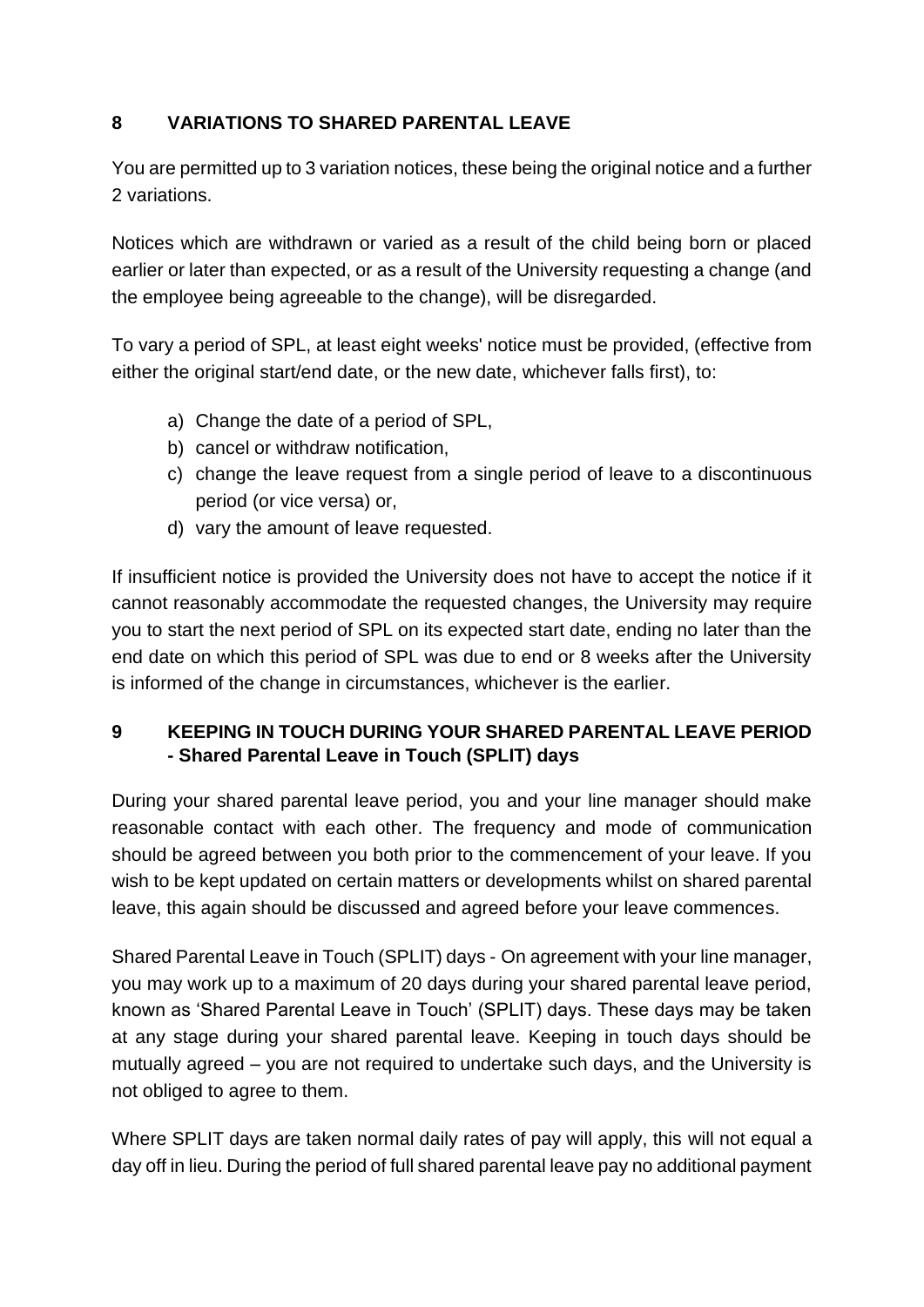will be made except for ShPP which will be an additional payment on top of your normal daily rate. Should you take one of these days on your period of half pay, SShPP or No pay your payment will be 'topped up' to your normal daily rate and when applicable by SShPP. Attendance for part of a day will count as one KIT day.

Should you wish to undertake a SPLIT day, you must agree the days / dates and type of work in writing with your line manager. Appropriate consultation will then take place between yourself and your line manager and your request will be responded to appropriately. Your line manager will then confirm the details with Human Resources to ensure details are processed in a timely manner.

The type of work undertaken should be agreed between you and your line manager. SPLIT days can include training courses, staff meetings, away days, performance & development reviews, etc. and should not be restricted to the performance of your normal duties. It is the responsibility of your line manager to monitor SPLIT days, and to record these with Human Resources within the month of you undertaking them.

Where both parents work for the University, each parent has their own individual entitlement to 20 SPLIT days.

#### <span id="page-11-0"></span>**10 RETURNING TO WORK FOLLOWING SHARED PARENTAL LEAVE**

#### *Change of return date (notice required) –*

If you intend to return to work before the end of your shared parental leave you must give 8 weeks' written notice of the date on which you intend to return to your line manager (with a copy to Human Resources). If the required notice is not given, your line manager may postpone your return until the full 8 weeks' notice has been given provided that this is not later than the previous expected end of shared parental leave and is no later than the end of the 50 weeks' shared parental leave.

#### *Right to return to the same/similar role –*

You will generally return to the job in which you were employed prior to your shared parental leave, on the terms and conditions that would have applied had you not been absent. Where you return from your period of leave, you are entitled to return either to the same job, or if this is not reasonably practicable (for example due to a restructure), to an equivalent job which would be considered suitable alternative work, on terms and conditions no less favourable than would have applied if you had not been absent.

*Right to request flexible working –*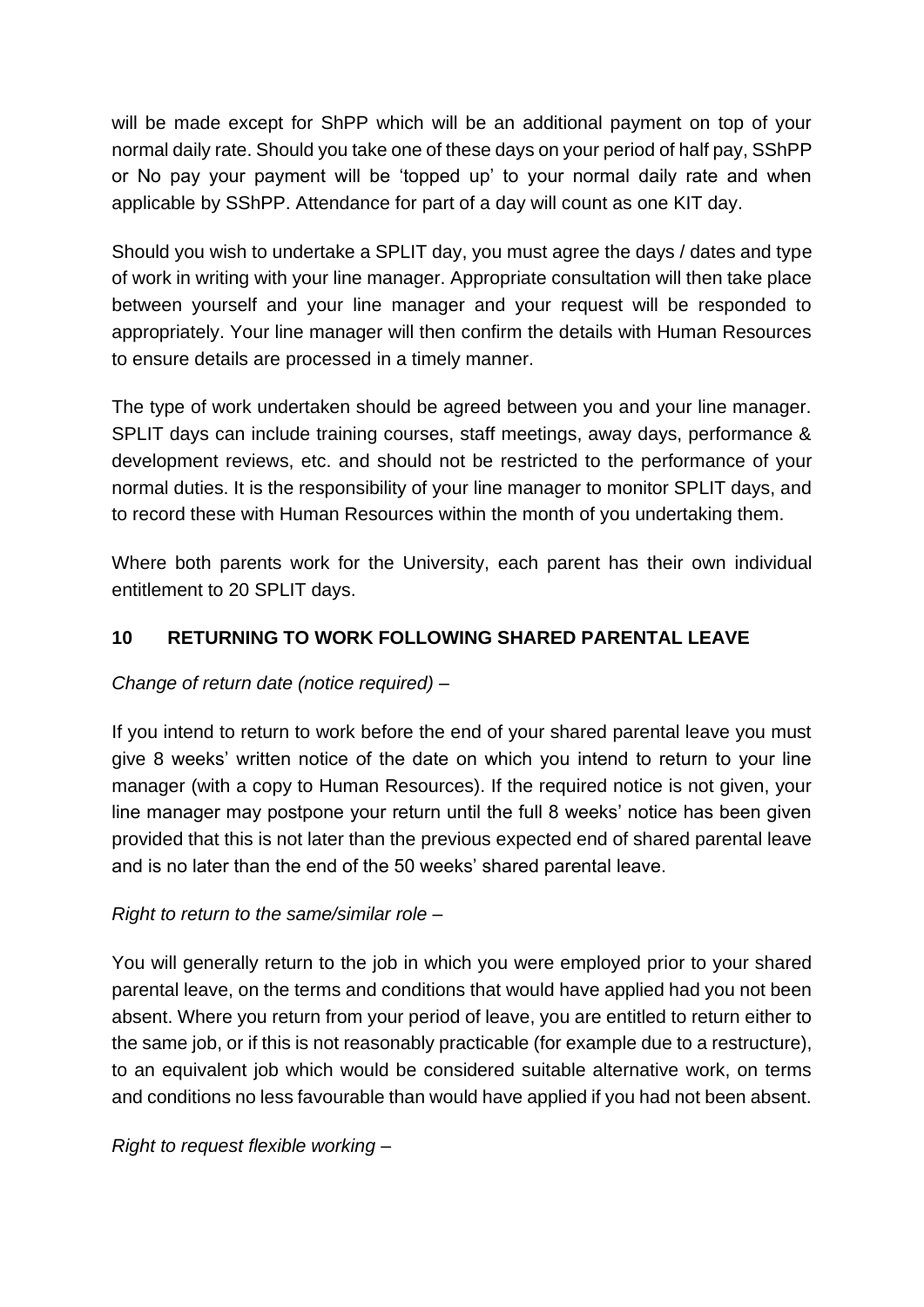On returning from your period of shared parental leave, you have the right to request a change to your working hours/pattern. Whilst there is no automatic right to have this request approved, all requests for part-time work or other flexible working arrangements will be considered in line with operational requirements and needs. If you would like this option to be considered, you should complete the Application to Work Flexibly form setting out your proposals as soon as possible in advance of your return date. The procedure for dealing with such requests is set out in the University's Flexible Working Policy.

## <span id="page-12-0"></span>**11 MEMBERS OF STAFF NOT RETURNING TO WORK**

If you do not intend to return to work after your shared parental leave, you must comply with your obligation to give notice as set out in your terms and conditions of employment.

For shared parental leave under the enhanced University Shared Parental Leave scheme, the University reserves the right to reclaim the whole or part of the nonstatutory element of shared parental leave pay if you do not return to work, through choice, for a period of at least 3 months following the end of your shared parental leave. That is, the difference between the pay you have received, and what you would have received if you had opted for the Statutory Shared Parental Leave scheme.

#### <span id="page-12-2"></span><span id="page-12-1"></span>**12 RIGHTS & OBLIGATIONS**

#### 12.1 PENSION RIGHTS

Pension rights and contributions shall be managed in accordance with the provisions of the relevant superannuation scheme, providing that these provisions do not conflict with any statutory requirements that may apply at the time.

Pension benefits will normally be preserved during the period of paid leave. You have the option to agree to pay the contribution for the unpaid leave on your return to work and, provided that this occurs, the University will also pay employer contributions for the unpaid period of leave.

Further information on specific provision under respective pension schemes can be provided by the Pensions Officer.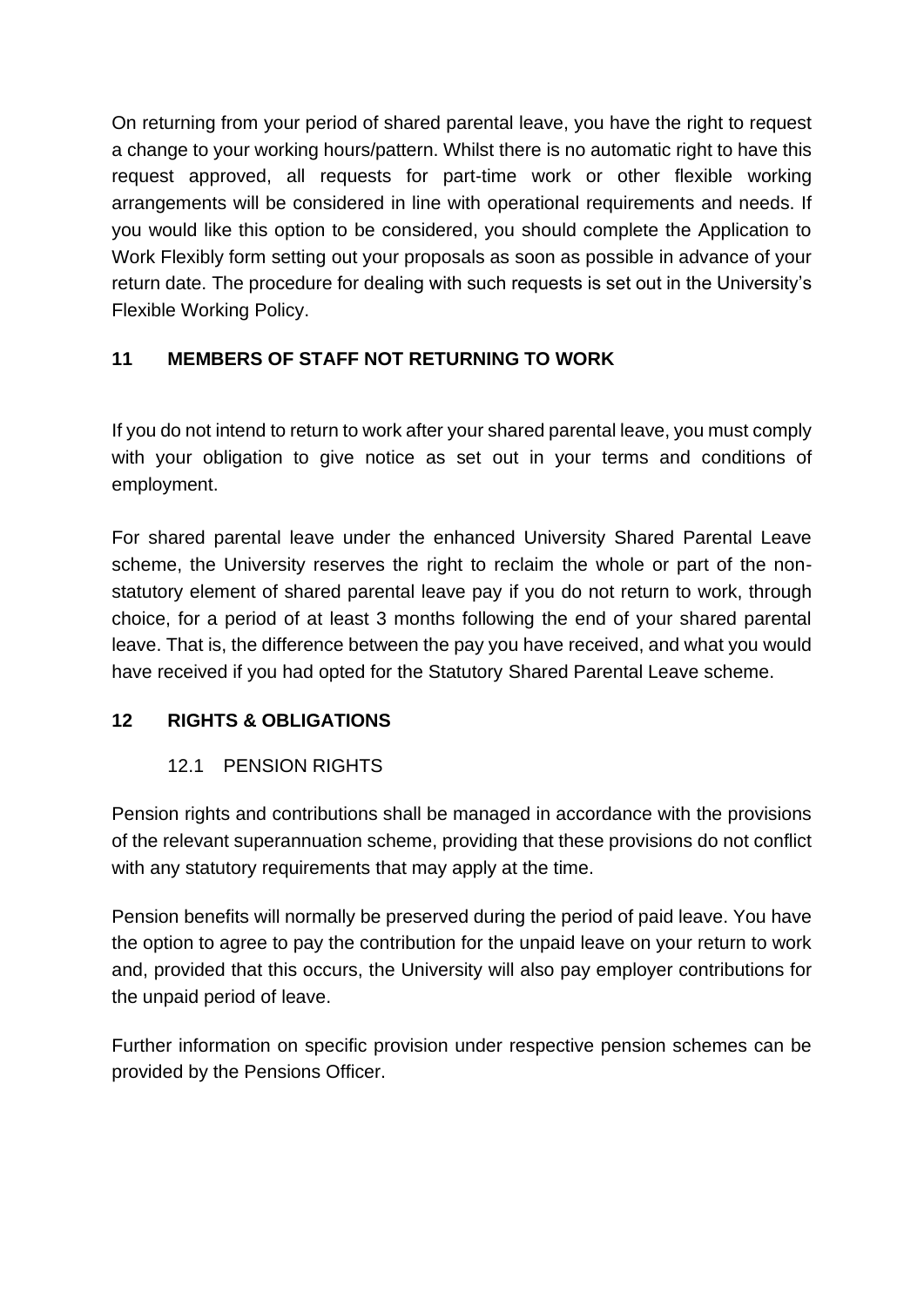## 12.2 CONTINUOUS SERVICE

<span id="page-13-0"></span>Where you exercise your right to return to work following a period of maternity leave, the period of absence will be considered continuous service with the University for the purpose of redundancy rights and other similar rights.

You will also be entitled to progress through the normal annual increments on the University's salary scale in accordance with your terms and conditions of employment.

## <span id="page-13-2"></span><span id="page-13-1"></span>12.3 ANNUAL LEAVE

You will accrue annual leave during your shared parental leave. This includes any Bank holidays or University days that may fall within this period. It is not possible to take annual leave whilst on shared parental leave, but, via agreement with your line manager, may be taken prior to or at the end of your shared parental leave period Upon your return from leave you may carry over any accrued / untaken annual leave into the following leave year. Leave carried over into the next leave year must be taken within that leave year.

#### 12.4 PROVIDING FALSE INFORMATION

If it is identified that you have provided false information or a false declaration e.g. regarding your own or your partner's eligibility, the leave taken by your partner etc., this will be classed as gross misconduct and will addressed under the disciplinary procedure. Where fraudulent activity is found the University reserves the right to reclaim any payments received from the University or statutory payments that you received.

#### <span id="page-13-3"></span>**13 STAFF ON FIXED-TERM CONTRACTS**

You should consult with your line manager at the earliest opportunity in the event your contact of employment is due to expire during your shared parental leave period or prior to the completion of 3 months return to work (if under the University Shared Parental Leave scheme). Where no extension is possible and, if eligible, your shared parental leave pay will continue for the full 39 weeks or remaining weeks, however all other benefits associated with your employment will cease as of the end of contract date.

## <span id="page-13-4"></span>**14 MEMBERS OF STAFF FUNDED BY EXTERNAL INCOME**

Should your contract be funded by external income you should consult with your line manager and / or the grant holder at the earliest possible opportunity. Some funding